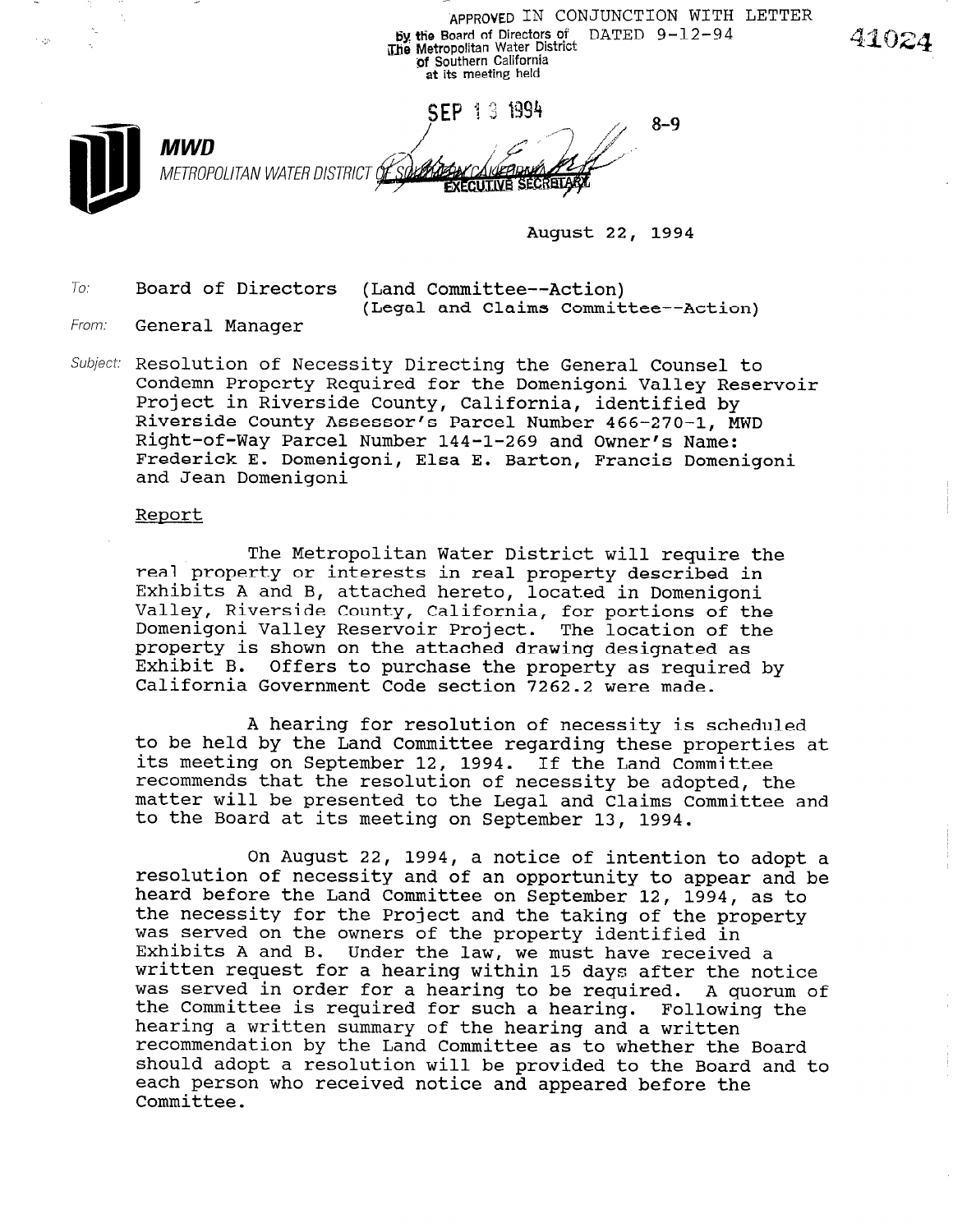Board of Directors -2- August 22, 1994

Transmitted herewith is the form of resolution declaring the necessity of the Project and for the acquisition of the property described in Exhibits A and B, attached hereto, and directing the General Counsel to commence condemnation proceedings in Riverside County to acquire the property.

On October 8, 1991, your Board and its Advisory Committees acting on this matter certified that the Final Environmental Impact Report for the Eastside Reservoir Project, herein referred to as the Domenigoni Valley Reservoir Project, had been completed in compliance with the California Environmental Quality Act (CEQA) and the State Guidelines, and that it had reviewed and considered the information contained in that document. Your action on the subject resolution is therefore in compliance with CEQA. No further environmental documentation or review is necessary for your Board to act on this request.

Recommendation

### LAND AND LEGAL AND CLAIMS COMMITTEES FOR ACTION.

It is recommended that the Board of Directors, by a two thirds vote, adopt the attached resolution declaring the necessity for the project and for the property described in Exhibits A and B, attached thereto, and directing the General Counsel to commence condemnation proceedings in Riverside County to acquire the property.

> John R. Wodraska General Manager

 $B = \sqrt{1 + \frac{1}{2}}$  $Bv:$ 

Gary M. Snyder Chief Engineer

Concur:

JONN R/ WOOL Gene<br>-- $\mathsf{UV}$ : KS $\mathsf{N}$ KARSO<br>...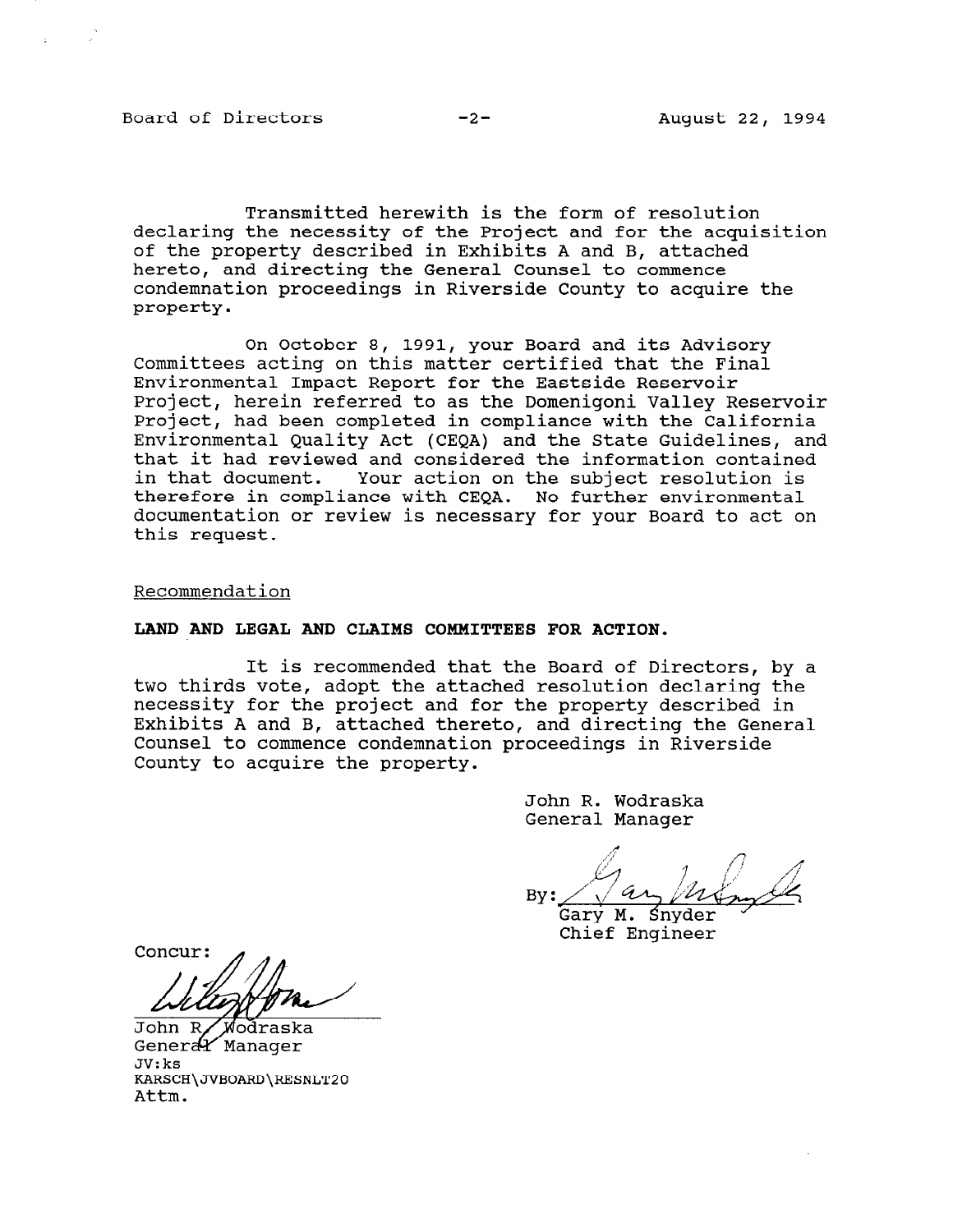# STATEMENT OF GARY M. SNYDER IN SUPPORT OF RESOLUTION OF NECESSITY (DOMENIGONI VALLEY RESERVOIR PROJECT)

I, GARY M. SNYDER, declare:

1. I am chief engineer of The Metropolitan Water District of Southern California.

2. In order for Metropolitan to insure reliable delivery of water to its member public agencies for service to the public, it is necessary to construct, operate and maintain a water reservoir in Domenigoni Valley, Riverside County, California.

3. The acquisition of the property described in the proposed resolution of necessity is necessary for the construction, operation and maintenance of the reservoir. The property is located within Metropolitan's boundaries.

4. Metropolitan will require entry upon the property in order to be able to commence construction of the project.

5. So that it may be assured that Metropolitan will have possession and may proceed with the work, it is necessary that the resolution be adopted in order that an action may be commenced to condemn the property described in the proposed resolution of necessity, and a court order obtained authorizing Metropolitan to take possession of the property.

Executed in Los Angeles, on August  $2\sqrt[3]{}$ , 1994.

Hay In

karsch\jvboard\resnlt.23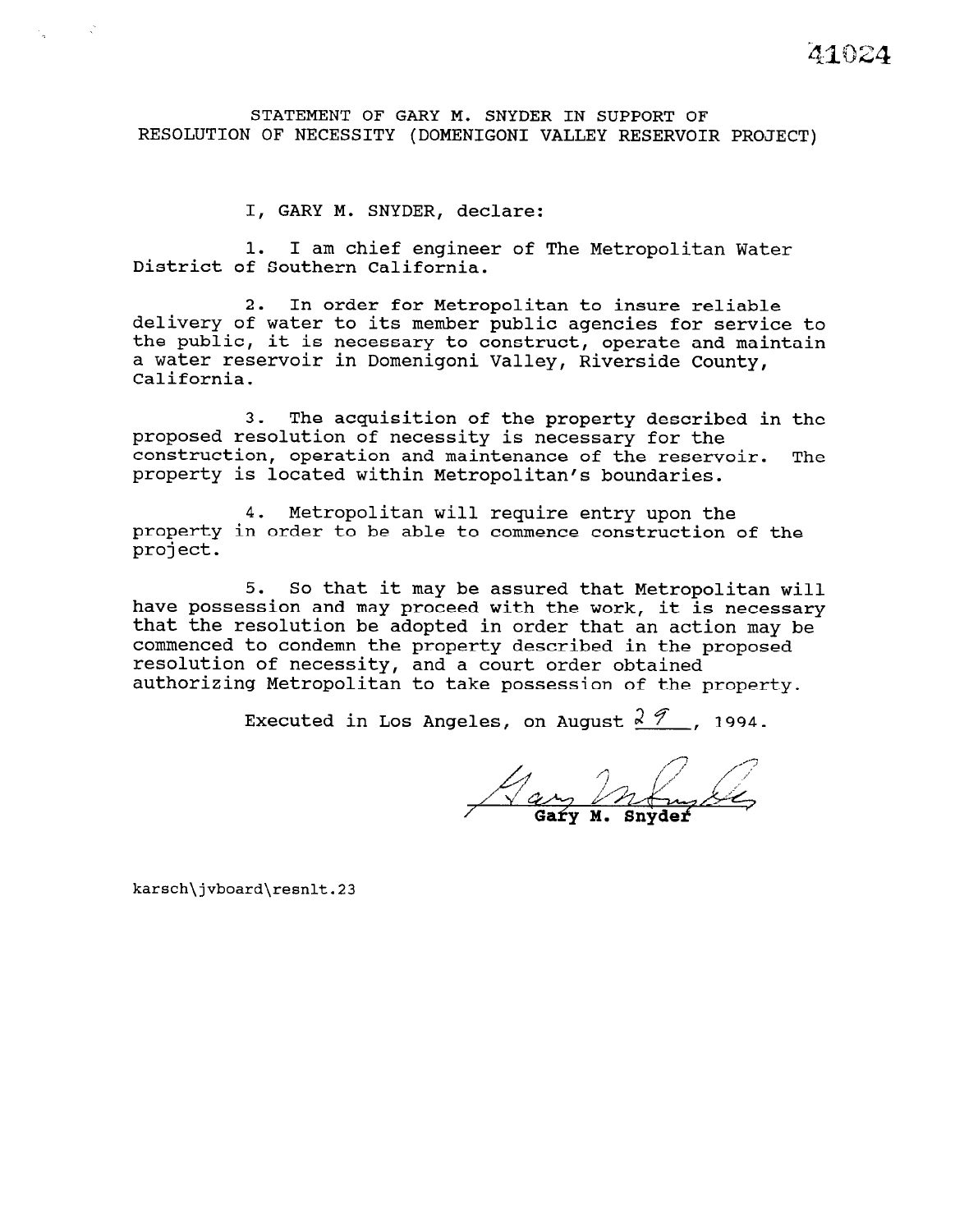## RESOLUTION 8454

# A RESOLUTION OF THE BOARD OF DIRECTORS OF THE METROPOLITAN WATER DISTRICT OF SOUTHERN CALIFORNIA DIRECTING THE CONDEMNATION OF CERTAIN PROPERTIES SITUATED IN RIVERSIDE COUNTY (DOMENIGONI VALLEY RESERVOIR PROJECT)

BE IT RESOLVED, by the Board of Directors of The Metropolitan Water District of Southern California (District):

Section 1. The District's Board finds and determines that the public interest and necessity require, for public use, the construction, operation, and maintenance of a reservoir for the storage and transportation of water in the County of Riverside, California, and that certain property situated in the County of Riverside is necessary therefor.

Section 2. The property to be acquired for the public use set forth in Section 1 hereof consists of the interests in the parcel of land described in Exhibit A attached hereto and incorporated herein by reference. The property is located within the District's boundaries at the location shown on Exhibit B attached hereto and incorporated herein by reference. The District's Board finds and determines that the property is necessary for the proposed project.

Section 3. The District's Board of Directors hereby declares its intention to acquire the property by proceedings in eminent domain as authorized by the Metropolitan Water District Act (Stats. 1969, Ch. 209, as amended).

Section 4. The proposed project is planned or located in the manner that will be most compatible with the greatest public good and the least private injury.

Section 5. The offer required by section 7267.2 of the California Government Code has been made to the owner of record of the property.

Section 6. The District's General Counsel is hereby directed to commence proceedings in the Superior Court of California, County of Riverside, for the purpose of of california, county of Riverside, for the purpose of condemning and acquiring the property and to take such steps as may be necessary to secure an order of court permitting the District to take possession of the property for the uses and purposes herein described. He is authorized to take such purposes nerein described. The is additorized to take such such such as  $\frac{1}{2}$ action and steps as he deems necessary in connection with such<br>proceedings, including the coerding of the complaint to reduce proceedings, including the amending of the complaint to reduc the extent of the property to be acquired so as to reduce the compensation payable in the action where such change would not substantially impair the construction and operation of the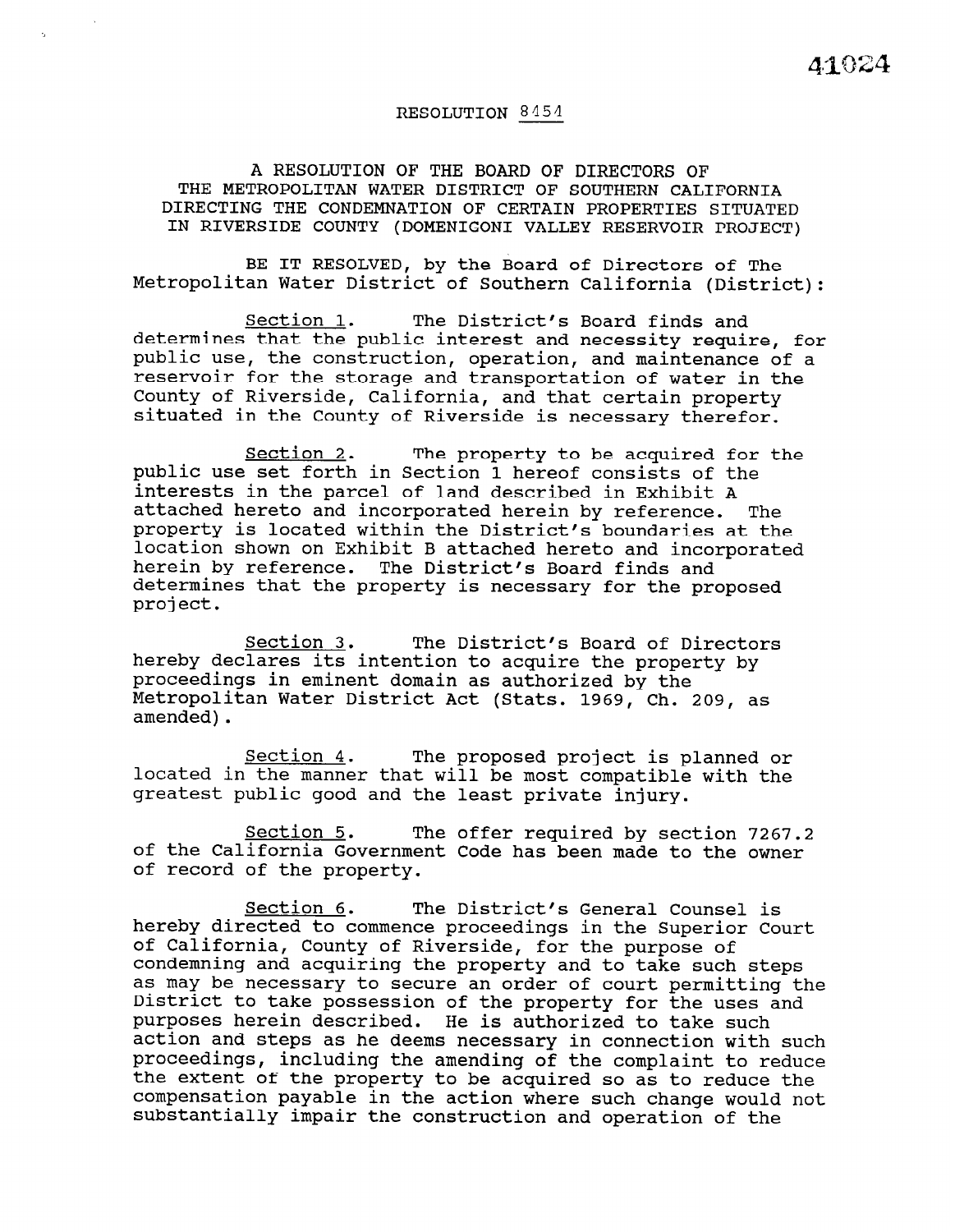said public works, and to incur expenses necessary and incidental to the action.

I HEREBY CERTIFY, that the foregoing resolution was adopted at the meeting of the Board of Directors of The Metropolitan Water District of Southern California held the 13th day of September, 1994, by vote of two-thirds of all it members, and I further certify that the foregoing is a full, true and correct copy of the resolution.

> Executive Secretary The Metropolitan Water District of Southern California

karsch\jvboard\resnlt.23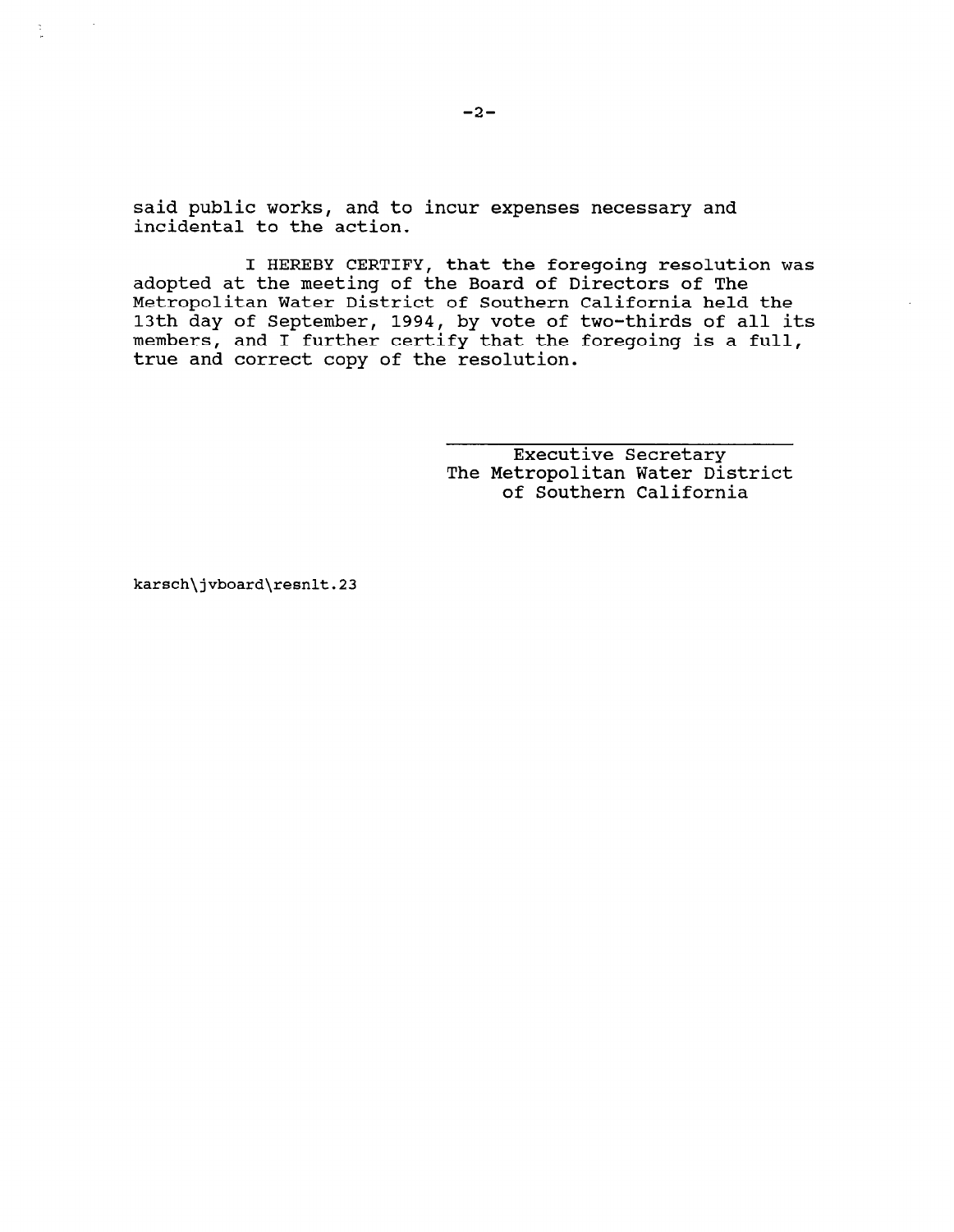# EXHIBIT A

 $(1)$  Fee simple interest in the property describ herein as Parcel 144-1-2

cases\domeni\domenigo\legal.dsc

 $\frac{\partial \mathbf{y}}{\partial \mathbf{y}} = \frac{\partial \mathbf{y}}{\partial \mathbf{y}} \mathbf{y}$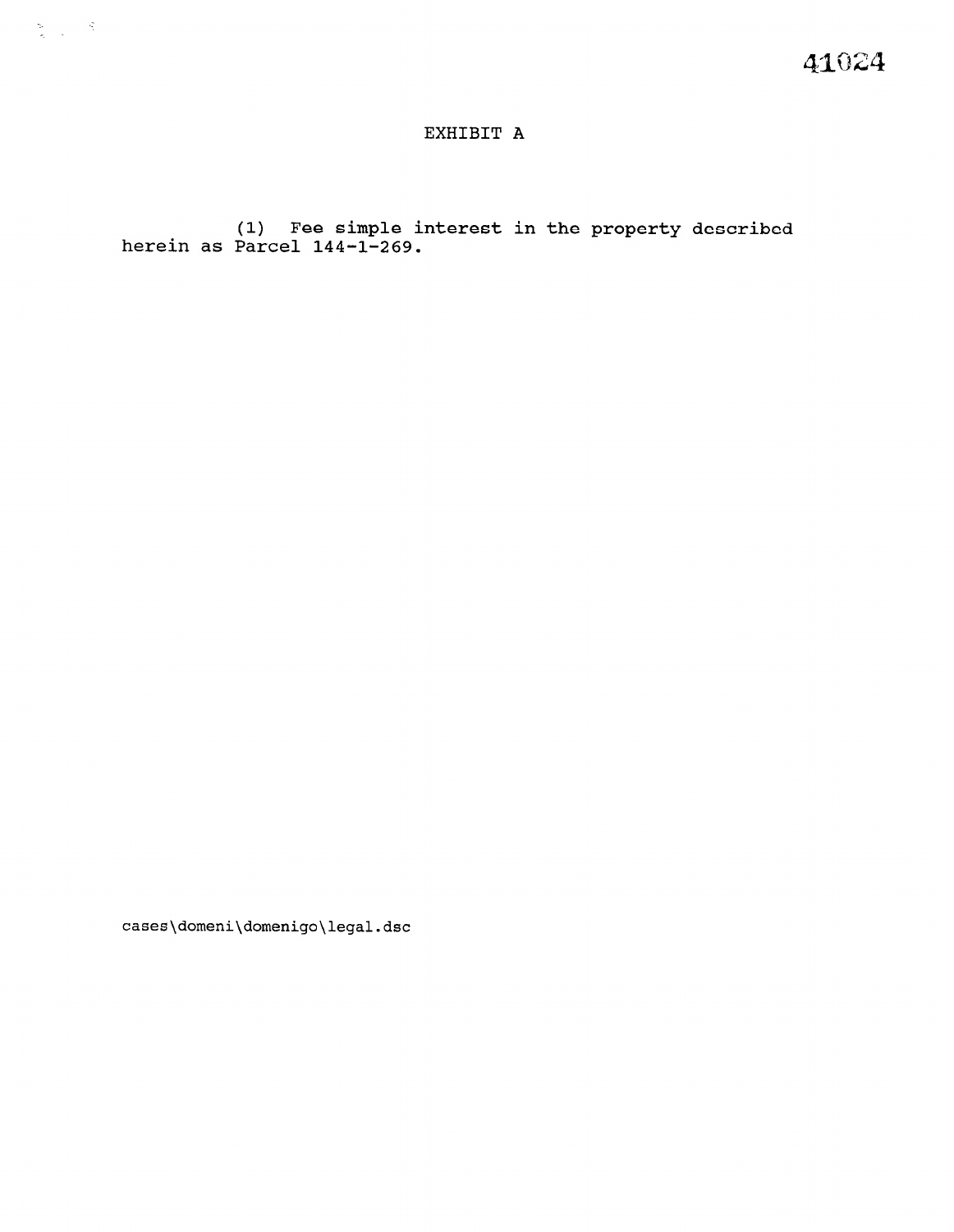# EXHIBIT A

 $144 - 1 - 259$ Frederick Domenigoni et al

The northeast quarter of Section 15, Township 6 South,<br>Range 2 West, San Bernardino Meridian, in the County of Riverside, State of California.



PMO/p:/1441269

 $\bar{z}$  .